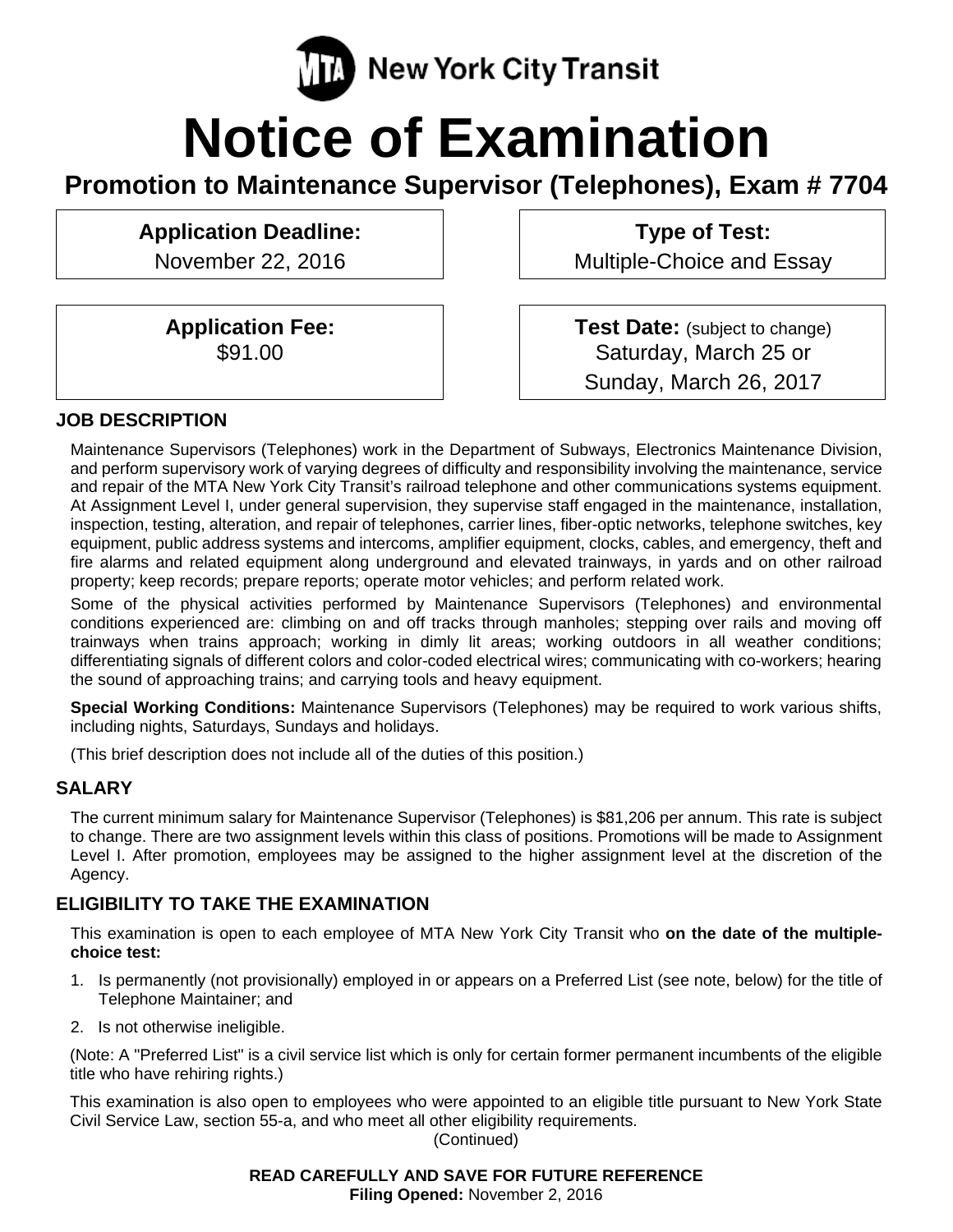# **ELIGIBILITY TO TAKE THE EXAMINATION (CONTINUED)**

You are responsible for determining whether you meet the eligibility requirements for this examination prior to submitting the *Application*. If you do not know if you are eligible, check with **your department's Human**  Resources representative. You may be given the test before we verify your eligibility. If you are marked "Not Eligible," your application fee will **not** be refunded and you will **not** receive a score.

This examination is **not** open to employees of MaBSTOA or MTA Bus Company, or to employees of any MTA agency other than MTA New York City Transit.

## **REQUIREMENTS TO BE PROMOTED**

**Probationary Period:** At the time of promotion, you must have completed your probationary period in the eligible title and you must be permanently employed in that title or your name must appear on a "Preferred List" for that eligible title at the time of promotion. Additionally, you must have served permanently in the eligible title for at least one year. Time served prior to a break in service of more than one year will not be credited.

**Driver License Requirement:** At the time of promotion, you must have a Motor Vehicle Driver License valid in the State of New York with no disqualifying restrictions that would preclude the performance of the duties of this title. If you have serious moving violations, a license suspension or an accident record you may be disqualified. This license must be maintained for the duration of your employment in the title.

**Drug Screening Requirement:** You must pass a drug screening in order to be promoted.

# **HOW TO SUBMIT AN APPLICATION AND PAY THE APPLICATION FEE**

**You must apply online** for this examination **by the last day of the application period** unless you are requesting a Fee Waiver. Applicants who wish to request a Fee Waiver should refer to the "How to Submit an Application When Requesting a Fee Waiver" section below.

**Application Fee:** This fee is generally not refundable. Under special circumstances, you may be entitled to a refund. You should refer to the Department of Citywide Administrative Services ("DCAS") Exam Regulations to determine if you are entitled to a refund prior to requesting a refund. You can refer to the bottom of the last page of this Notice of Examination for instructions on how to obtain a copy of the DCAS Exam Regulations.

#### **Online Applications:**

- 1. Apply using the "BSC" employee portal at: www.mymta.info by the last day of the application period.
- 2. You must pay the application fee via payroll deduction. Applicants who request a fee waiver must apply by mail.
- 3. You will be sent a confirmation email after you complete your application and pay the application fee.

Computers with internet access are available on a limited basis at branches of the New York Public Library, the Brooklyn Public Library and the Queens Library to patrons with a valid library card.

# **HOW TO SUBMIT AN APPLICATION WHEN REQUESTING A FEE WAIVER**

Applicants who wish to request a Fee Waiver must obtain an *Application* in person at the MTA New York City Transit Exam Information Center as indicated below and must submit the *Application* by mail to the address in the "Correspondence" section below **by the last day of the application period**.

MTA New York City Transit will not accept applications in person. Additional information on requesting an application fee waiver is available with the *Application*.

**MTA New York City Transit Exam Information Center**: Open Monday through Friday, from 9 AM to 3 PM, in the lobby at 180 Livingston Street, Brooklyn, New York. Directions: take the A, C, F, or R trains to the Jay Street-Metro Tech Station, or the 2, 3, or G train to the Hoyt Street Station.

## **ADMISSION LETTER**

An *Admission Letter* will be mailed to you about 10 days before the first date of the multiple-choice test. If you do not receive an *Admission Letter* at least 4 days before the first date of the multiple-choice test, you may obtain a duplicate letter at the MTA New York City Transit Exam Information Center (as indicated above). A paper copy of the *Admission Letter* is your ticket for admission to the multiple-choice test.

(Continued)

#### **READ CAREFULLY AND SAVE FOR FUTURE REFERENCE Filing Opened:** November 2, 2016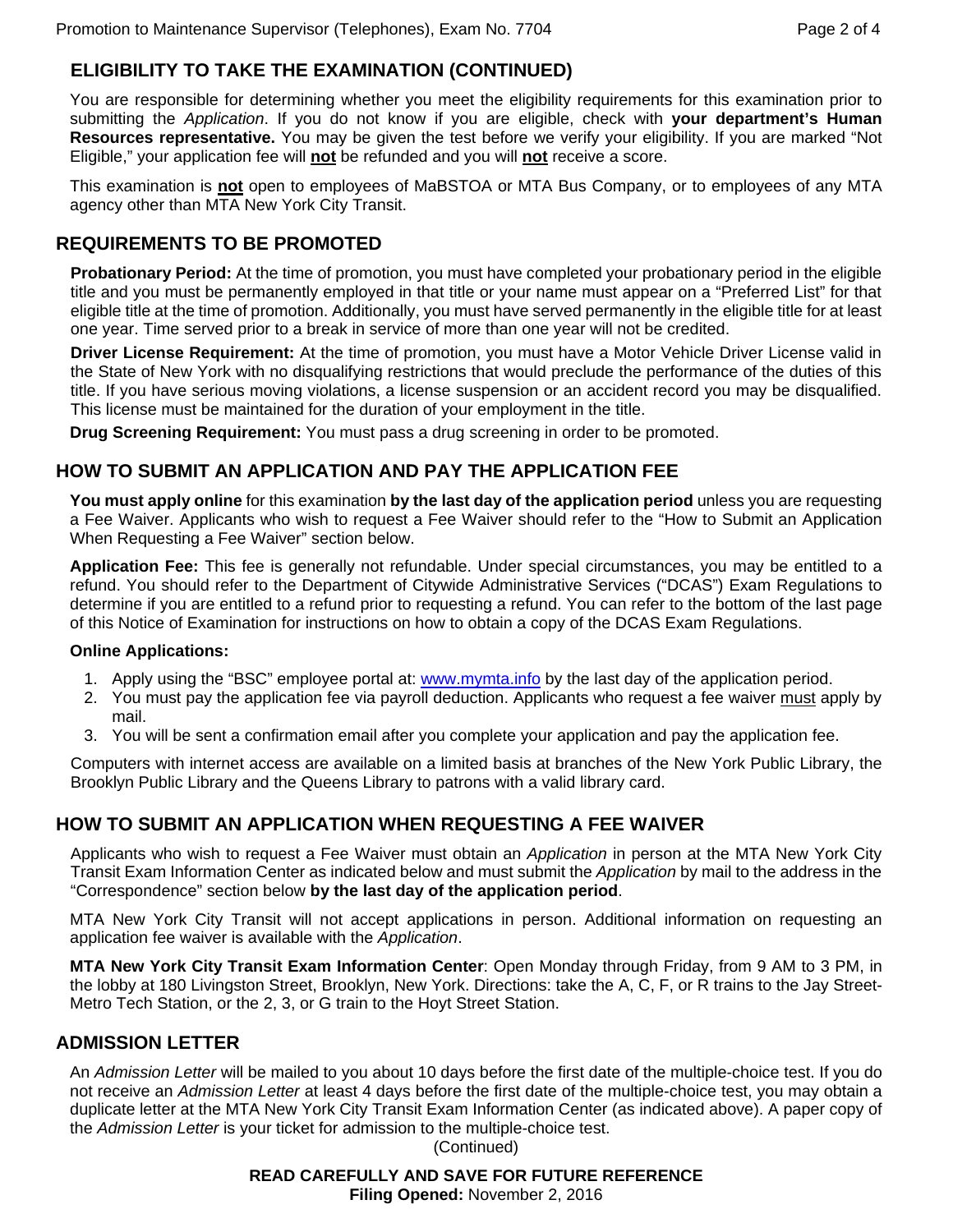# **ADMISSION LETTER (CONTINUED)**

Employees **must** keep their official mailing address **up to date.** Only the address on file with the MTA Business Service Center will be used to mail correspondence, including the *Admission Letter.*

#### **THE TEST**

You will be given a competitive multiple-choice test and a qualifying essay test. The tests will be given in a single session on the same day. A score of at least 70% is required to pass the multiple-choice test and the essay test. Your score on the multiple-choice test will determine 85% of your final score. Your seniority will determine the remaining 15%. You must pass the multiple-choice test and the essay test to have your seniority credited. Your seniority score will be 70 plus 1/<sub>2</sub> point for each three months of completed, permanent, continuous service with an agency under the jurisdiction of the Commissioner, Department of Citywide Administrative Services in permanent competitive class titles. Your service will be credited through the date of the multiple-choice and essay tests, up to a maximum of 15 years. Time served prior to a break in service of more than one year will not be credited.

Veterans' or Disabled Veterans' Credit will be granted only to eligible passing candidates who request that they be applied. Veterans' or Disabled Veterans' Credit should be requested at the time of application, but **must** be requested before the date the eligible list is established. Claims for Veterans' or Disabled Veterans' Credit cannot be made once the eligible list is established.

The multiple-choice test may include questions on the maintenance, installation, inspection, testing, alteration and repair of telephones, fiber-optic networks, cables, telephone switches, key equipment, public address systems and intercoms, amplifiers, clocks, alarms and related equipment; tools and equipment; the supervision of subordinate staff; safe work procedures and practices; the interpretation of drawings and schematics; job-related calculations; record-keeping and report writing; MTA New York City Transit rules, regulations, policies and procedures; and other related areas.

The qualifying essay test will require candidates to write one or more reports based on information provided on the day of the test. Candidates will be evaluated on their ability to write concisely, comprehensively and clearly using good grammatical form. Only those candidates who achieve a passing score on the multiple-choice test will have their qualifying essay test rated.

## **TEST ADMINISTRATION GUIDELINES**

**Warning:** You are not permitted to enter the test site with cellular phones, beepers, pagers, cameras, portable media players, or other electronic devices. Calculators are permitted; however, they must be hand-held, battery or solar powered, numeric only. Calculators with functions **other than** addition, subtraction, multiplication and division **are prohibited**.

Electronic devices with an alphabetic keyboard or with word processing or data recording capabilities, such as planners, organizers, etc. are prohibited. If you use any of these devices in the building at any time before, during or after the test, you may not receive your test results, your test score may be nullified, and your application fee will not be refunded.

 You may not have any other person, including children, present with you while you are being processed for or taking the test and no one may wait for you inside of the test site while you are taking the test.

**Leaving:** You must leave the test site once you finish the test. If you leave the test site after being fingerprinted but before finishing the test, you will not be permitted to re-enter. If you disregard this instruction and re-enter the test site, you may not receive your test results, your test score may be nullified, and your application fee will not be refunded.

**Proof Of Identity:** You must present your MTA New York City Transit employee identification card when you arrive to take each test.

#### **THE TEST RESULTS**

If you pass the multiple-choice test and the essay test and are marked eligible, your name will be placed in final score order on an eligible list and you will be given a list number. You will be notified by mail of your test results. If you meet all requirements and conditions, you will be considered for promotion when your name is reached on the eligible list.